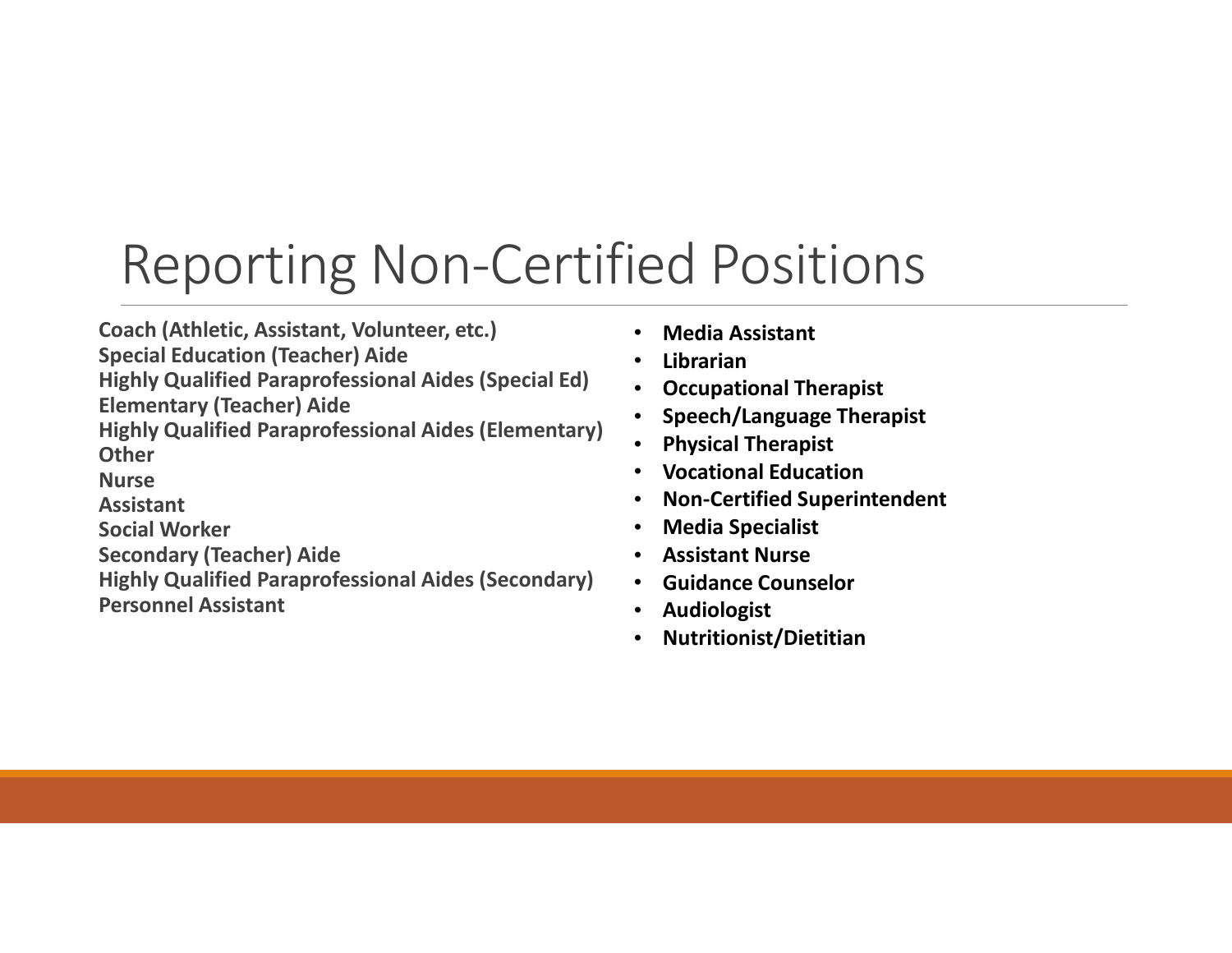## Reporting Non-Certified in TIA

The process is very similar to adding non-core positions. We repurposed noncore to non-teaching.

#### Quick steps:

- 1) From the Add/Update Teacher tab, select the school and click the Add New Teacher button.
- 2) Search for the employee. Click Add to Roster when found. It's easy to delete them after if we picked the wrong one.
	- If not in the system and an IVP FCC is required for their position, at this time the LEAs should direct the employee to call DPS and have their card sent to ADE. This will add them to the system.
- 3) Next, click the New Teaching Position accordion header. Select No for Teaching Position, complete the form, and click Insert.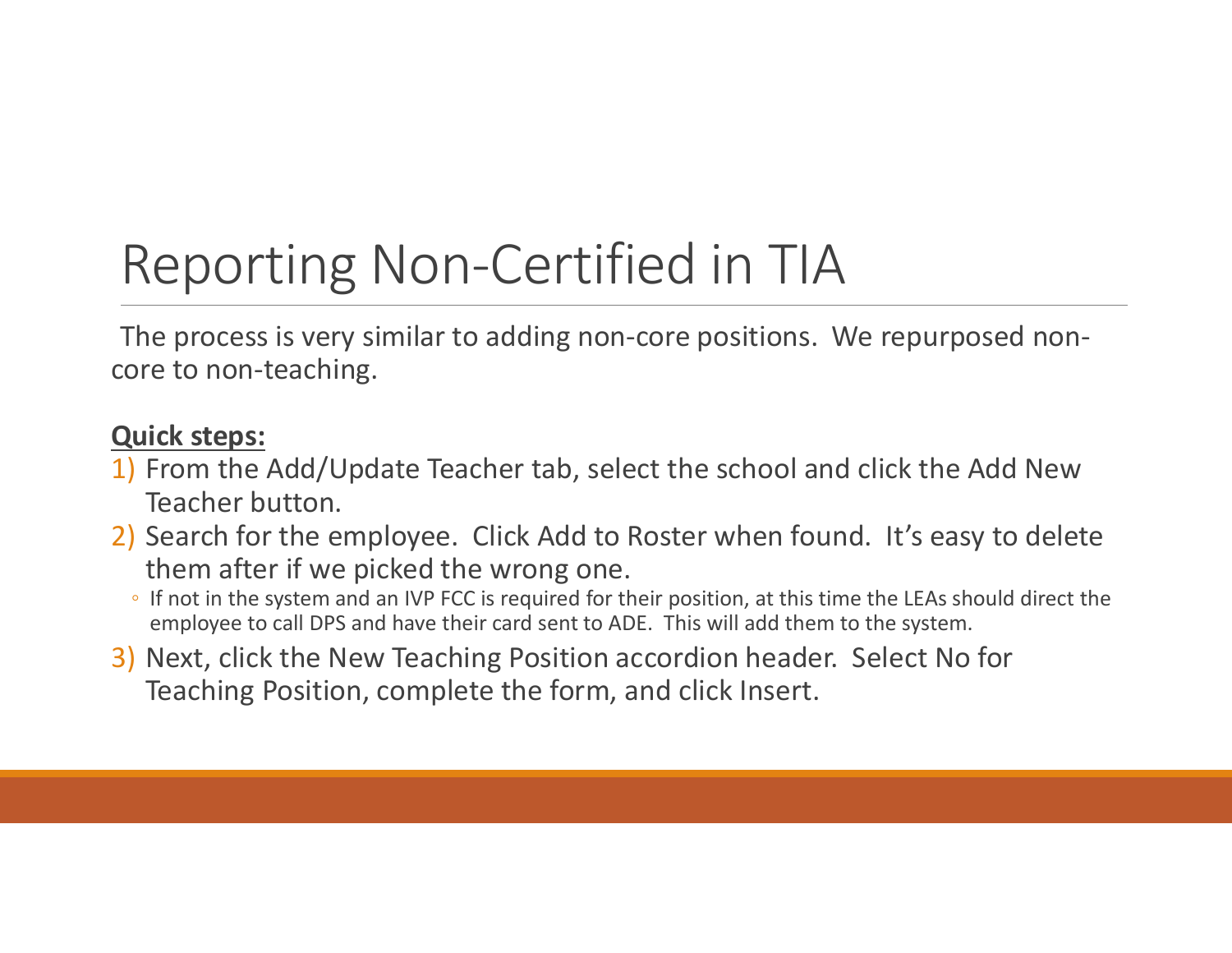# Reporting Staff not found Reporting Staff not found<br>This functionality is coming – expected January 2022.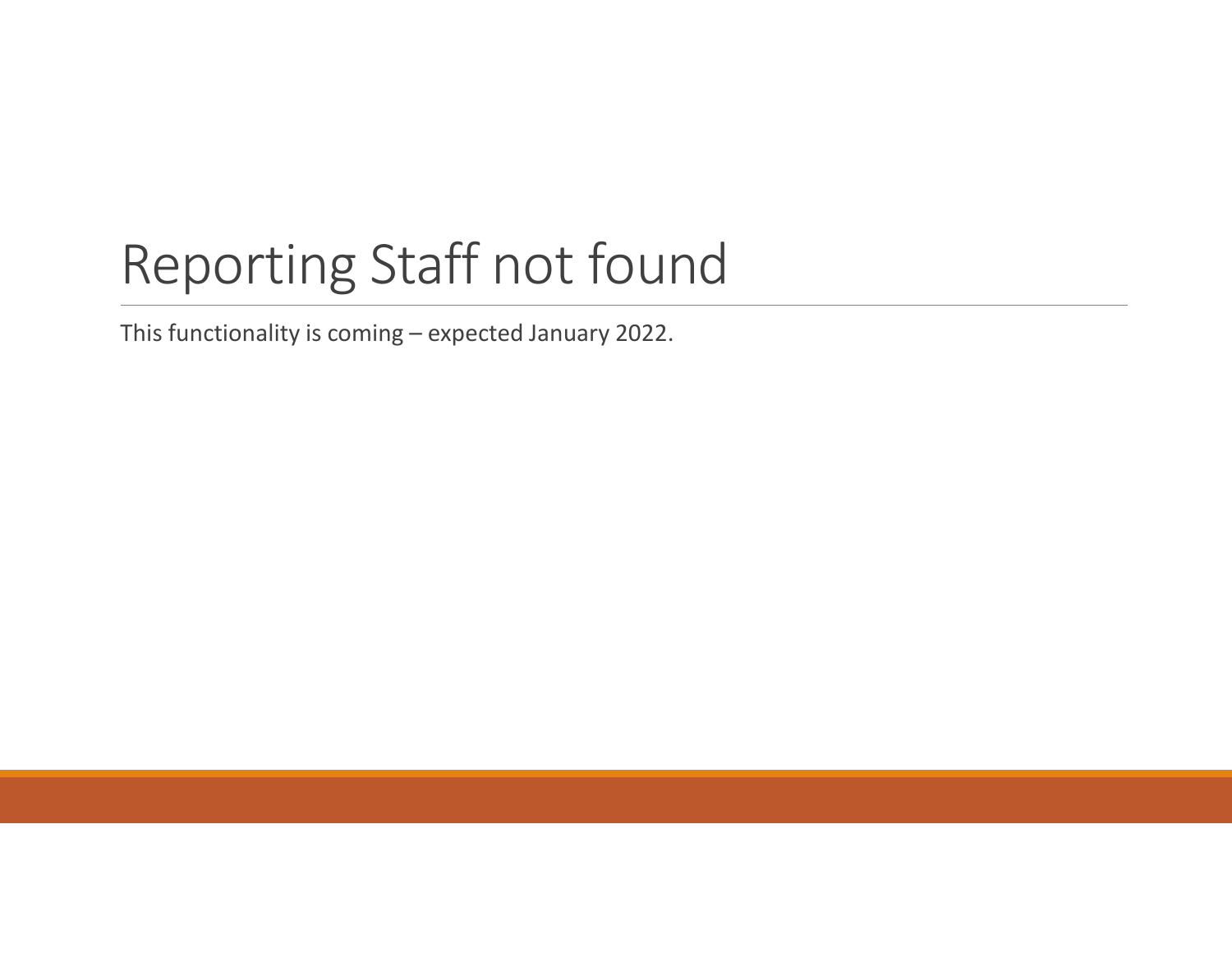#### From the Add/Update Teacher tab, select the school and click the Add New Teacher button.

|                                    |                              |                         |                          | Arizona Department of Education |                           |                     |             |                    |                      | Arizona's Official Web Site                 |
|------------------------------------|------------------------------|-------------------------|--------------------------|---------------------------------|---------------------------|---------------------|-------------|--------------------|----------------------|---------------------------------------------|
| <b>Teacher Information</b><br>Home | <b>ADD/Update Teacher</b>    | <b>Evaluations</b>      | <b>Reports</b>           | <b>Unprofessional Conduct</b>   | <b>ADE Home</b>           | <b>Common Logon</b> | <b>News</b> | <b>Admin Tasks</b> | <b>Batch Process</b> | <b>Batch Process Status</b>                 |
| <b>Batch Process Permissions</b>   | <b>Educator Search</b>       | <b>MCESA Admin Info</b> |                          |                                 |                           |                     |             |                    |                      |                                             |
|                                    |                              |                         |                          |                                 |                           |                     |             |                    |                      | Welcome 79275<br>å.<br>Print this page<br>6 |
|                                    |                              |                         |                          |                                 |                           |                     |             |                    |                      |                                             |
| LEA:<br>School:                    |                              |                         |                          |                                 | $\blacktriangledown$<br>v |                     |             |                    |                      |                                             |
| Charter:                           | No                           |                         |                          |                                 |                           |                     |             |                    |                      |                                             |
| Academic Year:                     | 2022<br>$\mathcal{R}$        |                         |                          |                                 |                           |                     |             |                    |                      | Get Administrative Contacts                 |
| Indicate Title   Status: Non-Title |                              | $\pmb{\mathrm{v}}$      |                          |                                 |                           |                     |             |                    |                      |                                             |
| Teacher List:                      | -- Please Select a Teacher-- |                         | $\overline{\phantom{a}}$ |                                 |                           |                     |             |                    |                      |                                             |
| Add New Teacher                    |                              |                         |                          |                                 |                           |                     |             |                    |                      |                                             |

If they are a "district level" employee, not assigned to a singular school, at this time pick a school to assign these employees to.

The functionality to assign an employee as "LEA wide" will come in a future year.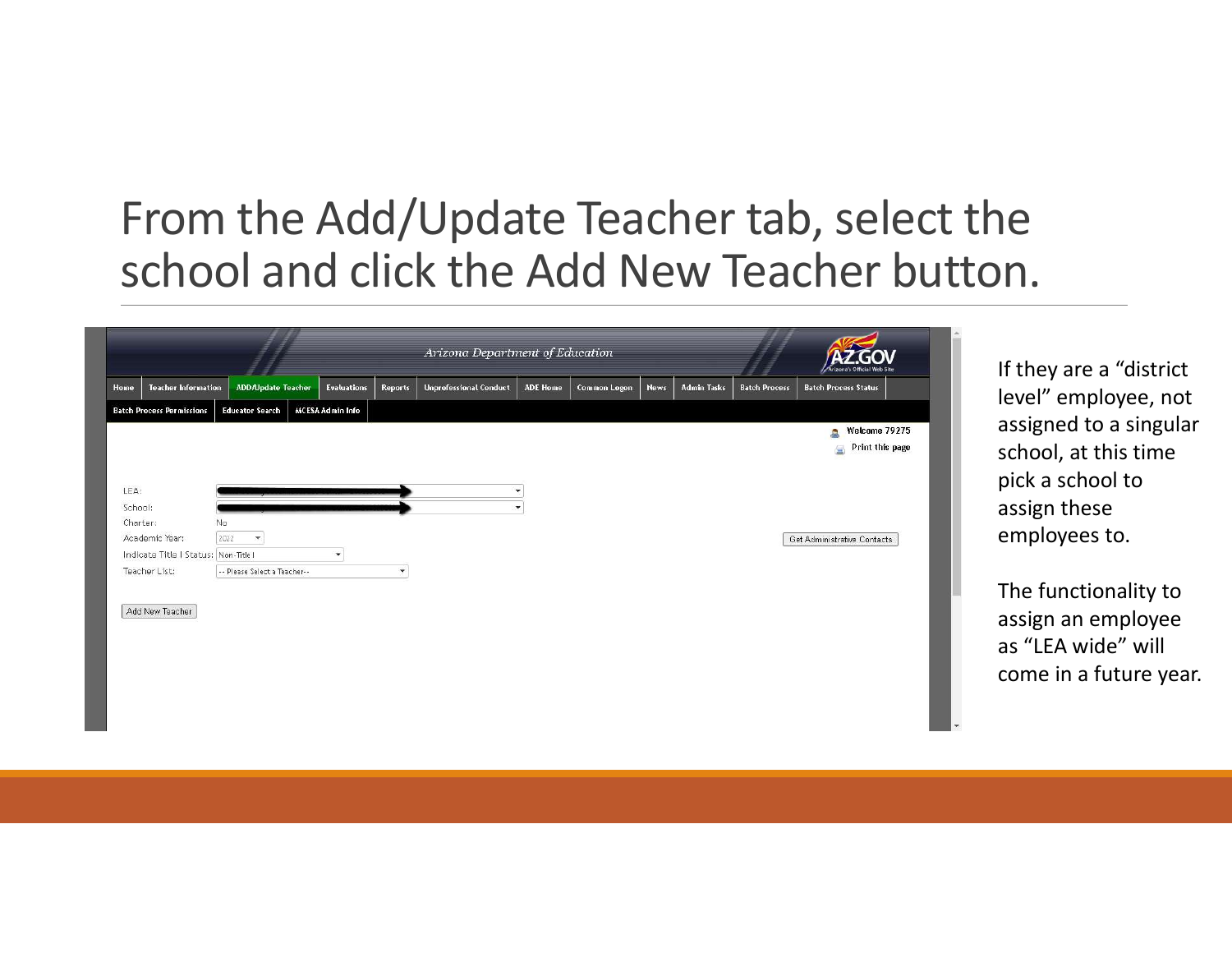### Search for the employee. Click Add to Roster when found.

|                                  |                           |                         |                | Arizona Department of Education                                                                      |                         |                     |             |                    |                      | <b>Arizona's Official Web Site</b>         |
|----------------------------------|---------------------------|-------------------------|----------------|------------------------------------------------------------------------------------------------------|-------------------------|---------------------|-------------|--------------------|----------------------|--------------------------------------------|
| <b>Teacher Information</b>       | <b>ADD/Update Teacher</b> | <b>Evaluations</b>      | <b>Reports</b> | <b>Unprofessional Conduct</b>                                                                        | <b>ADE Home</b>         | <b>Common Logon</b> | <b>News</b> | <b>Admin Tasks</b> | <b>Batch Process</b> | <b>Batch Process Status</b>                |
| <b>Batch Process Permissions</b> | <b>Educator Search</b>    | <b>MCESA Admin Info</b> |                |                                                                                                      |                         |                     |             |                    |                      |                                            |
|                                  |                           |                         |                | Yuma County Juvenile Justice Center - 211025000 -- Yuma County Juvenile Detention Center - 211025002 |                         |                     |             |                    |                      | Welcome 79275<br>A<br>Print this page<br>量 |
|                                  |                           |                         |                | <b>SELECT A SEARCH OPTION:</b>                                                                       |                         |                     |             |                    |                      |                                            |
|                                  |                           |                         |                | SSN                                                                                                  | $\overline{\mathbf{v}}$ |                     |             |                    |                      |                                            |
|                                  |                           |                         |                |                                                                                                      |                         |                     |             |                    |                      |                                            |
|                                  |                           |                         |                | Type in the value(s) for the selection you chose:                                                    |                         |                     |             |                    |                      |                                            |
| Last Name<br>Search For Teacher  | First Name<br>Cancel      |                         |                | Educational Stakeholder ID                                                                           |                         | SSN                 | 222222222   |                    | <b>EIN</b><br>la.    |                                            |
|                                  |                           |                         |                |                                                                                                      | <b>Search Results:</b>  |                     |             |                    |                      |                                            |
|                                  | Last Name                 |                         | First Name     | Middle Name                                                                                          |                         | Ed Stakeholder ID   |             |                    | SSN (Last 4 Digits)  | EIN                                        |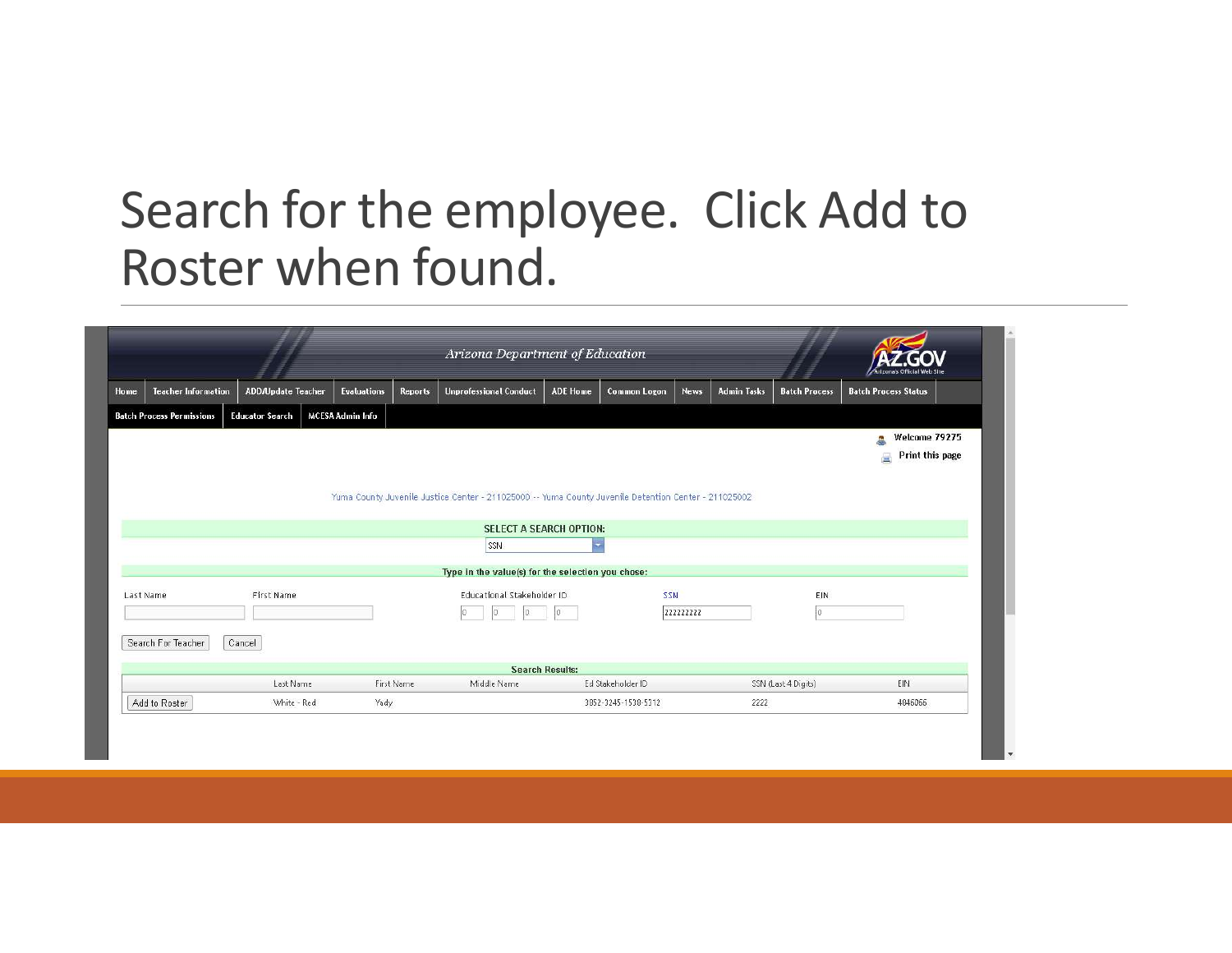#### Click the New Teaching Position accordion header. Select No for Teaching Position, complete the form, and click Insert.